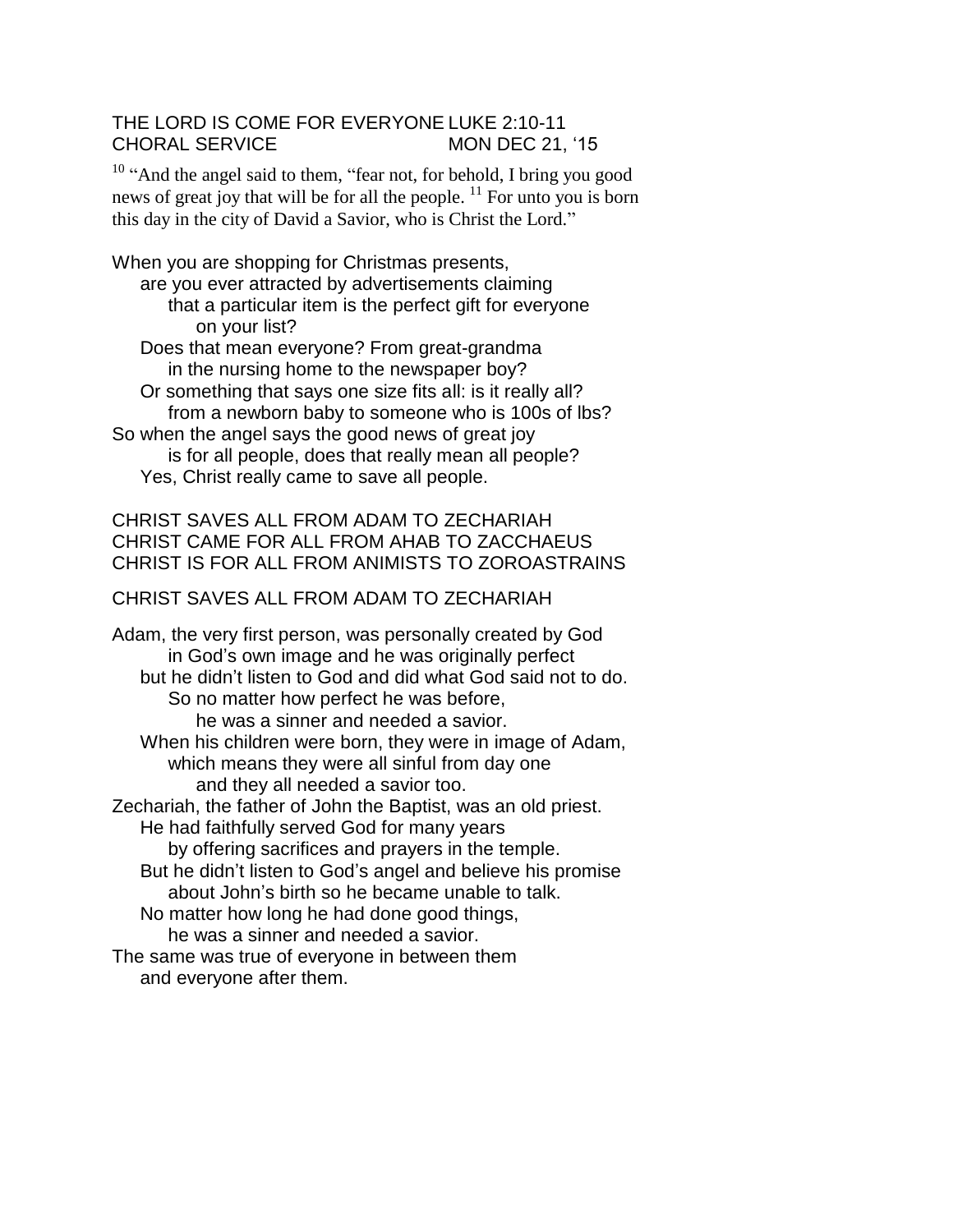Everyone from Adam to Moses didn't yet have the 10 commandments but they had a God-given conscience that told them some things are right & wrong. But that was not enough to make them good. It just meant they had no excuse because they knew things they were doing were wrong. But they also had a promise given to Adam and Noah and Abraham that God would still love and care for them because he would one day send a descendant who would be a blessing to them and all nations. Moses and those after him had God's commandments including instructions on sacrifice and worship. But even though they were written down clearly they didn't keep them perfectly either and so those laws didn't save them and those sacrifices were never enough to finish paying for their sins. But God also promised Moses and King David and the rest that he would send a perfect prophet, priest and king who would do everything they could not do, and that savior of every one of them was Jesus. They were saved by believing in Jesus who God had promised would come just as we are saved by the same Jesus who has come just like God promised. But what about those who were not looking for a savior?

## CHRIST CAME FOR ALL FROM AHAB TO ZACCHAEUS

Ahab was one of the most wicked kings of Israel. He and his wife Jezebel led people to worship a false God named Baal and do terrible things. But God sent the prophet Elijah to warn him. He was so mean Elijah felt like giving up, But God did not give up until finally even Ahab repented and God had mercy on him. Why did God do this? It was because of Jesus. Zacchaeus was tax collector in Jericho He was a traitor to his own people and a greedy cheat who didn't care about anyone but himself. But Jesus came along and invited himself into Zacchaeus' life, and Zacchaeus was changed.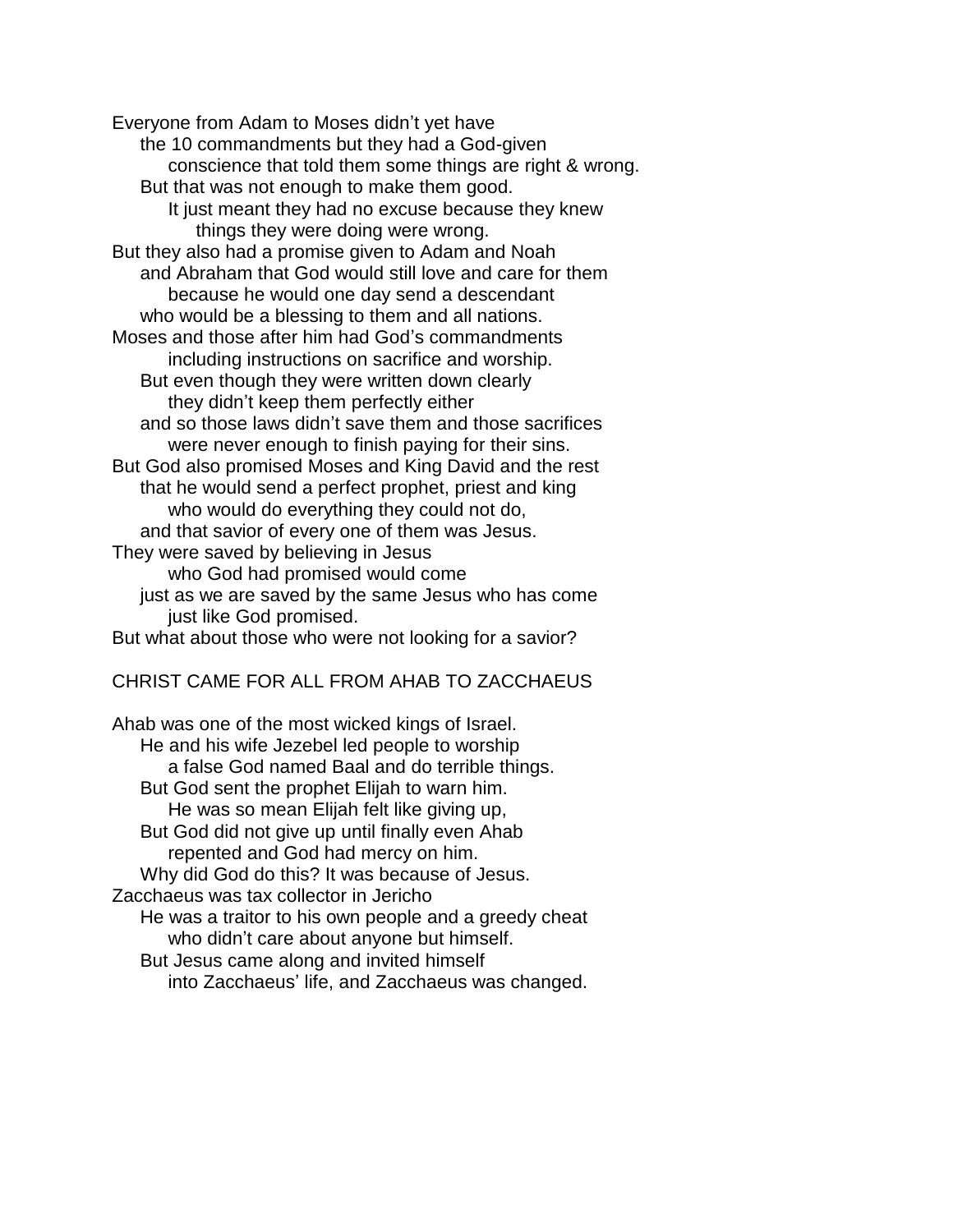When Jesus was dying on the cross,

a murderer, just before he died, came to faith in Jesus and Jesus promised he would be in heaven. Even before that Jesus said even of the Roman soldiers who were nailing him to the cross: Father, forgive them. There are lots of other bad people in Bible who had no interest in God but God was interested in them and reached out to them. We don't know for sure which of them finally repented and had faith and were saved but we know God offered them his grace & forgiveness and that was because Jesus died even for them and his death was enough to pay for their sins. That means this is still true for everyone from Adoph Hitler to Al Zarqawi and every one of us, no matter how bad we have been, even though, sadly, many never benefit from what Jesus has done for them because they reject it and don't think they need it. But because Jesus is the Lord, which means he is God, his death on the cross is enough to pay for all the punishment deserved by everyone in the world. And God's grace and love is so great he wants everyone in the world to receive his salvation which is given for free through faith. Even this repentance and faith is also given freely by God through the work of the Holy Spirit with God's word. So, now, CHRIST IS FOR ALL FROM ANIMISTS TO ZOROASTRIANS Have you ever gotten an advertisement in the mail addressed to "occupant'? If it was an advertisement for siding or shingles and you live in an apartment or a mobile home you might say, that is not for me, and throw it away even though it was indeed sent to you. That is what some people say about Jesus Some may say, "Jesus is not for me, I am Jewish" or "Jesus is not for me, I am Muslim" or Hindu. or "Jesus is not for me, I am an atheist."

But, whether they realize it or not, everyone needs Jesus and God wants everyone to have and know Jesus.